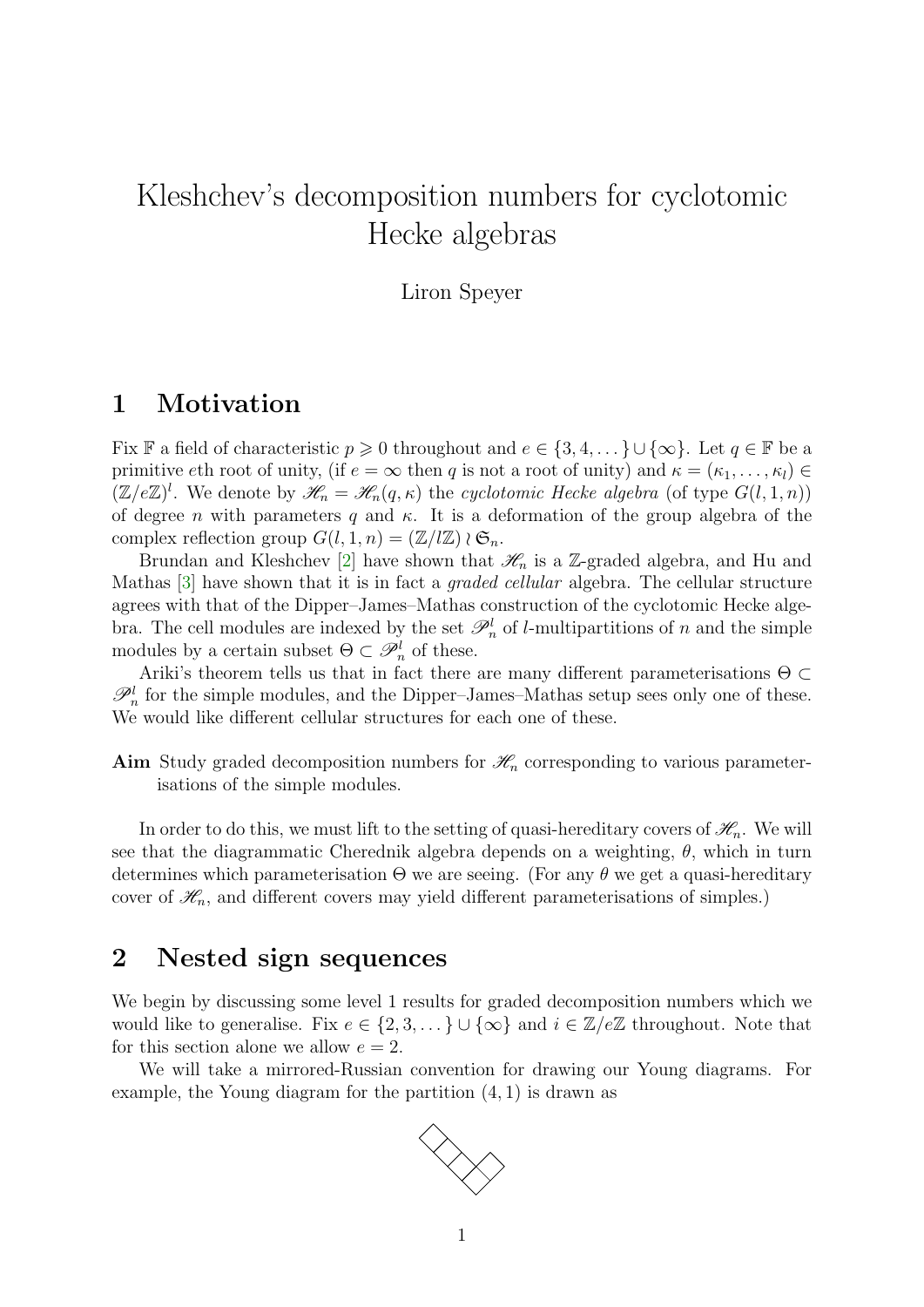**Definition 2.1.** Given  $\mu$  a partition of n, we draw its Young diagram and fill with eresidues. Reading from left to right, we draw a path which we call the *terrain of*  $\mu$  using the following steps:

> $\int \diagup$  for each removable *i*-node of [ $\mu$ ];  $\setminus$  for each addable *i*-node of [ $\mu$ ].

**Example.** Take  $e = 3$ ,  $i = 2$  and  $\mu = (14, 12, 11, 8, 7, 4, 3, 1)$ . The Young diagram  $[\mu]$ with residues is



Given  $\lambda$  and  $\mu$  partitions of n with  $\lambda \geq \mu$  which differ by moving i-nodes, we give our terrain of  $\mu$  a  $\lambda$ -decoration as follows. To each addable *i*-node (down steps) of  $\mu$ which has been added to obtain  $\lambda$ , we associate a "(", and to each removable *i*-node (up steps) of  $\mu$  which is removed to obtained  $\lambda$  we associate a ")". This gives us a system of nested parentheses, which we identify with the edge they are associated to. We denote the  $\lambda$ -decorated terrain of  $\mu$  by  $P(\mu, \lambda)$ .

**Example.** Continuing with the previous example, if we let  $\lambda = (15, 13, 10, 9, 7, 4, 2)$  then the  $\lambda$ -decorated terrain of  $\mu$  is



We may order pairs of parentheses by inclusion in the obvious manner; we let  $\mathcal{Q}(\mu,\lambda)$ denote the partially ordered set of parentheses on  $P(\mu, \lambda)$ .

**Definition 2.2.** Given a pair of parentheses  $P \in \mathcal{Q}(\mu, \lambda)$ , the set of *latticed paths on*  $P(\mu, \lambda)$  with respect to P is the set of all possible paths obtained by replacing some number of ridges formed of edges *strictly* between the parentheses to obtain flattened ridges.

Given two such paths  $\rho$  and  $\rho'$ , we write  $\rho \leq \rho'$  if every vertex in  $\rho'$  is at least as high as the corresponding vertex in  $\rho$ .

If  $\rho$  is a latticed path, we say that  $\rho$  has norm  $||\rho||$  given by the number of non-flattened steps between the parentheses comprising  $P$ , plus 1.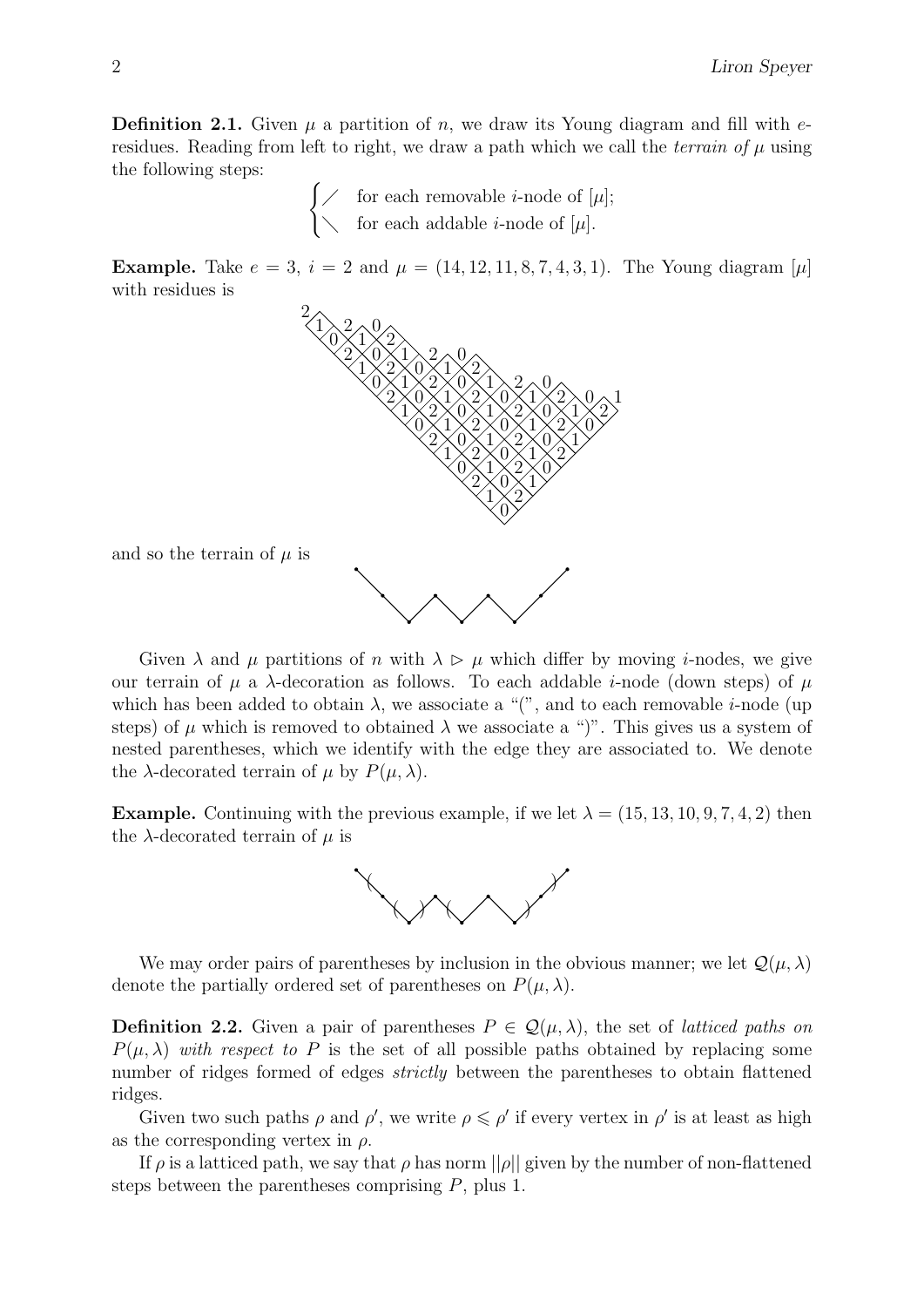<span id="page-2-1"></span>Example. Continuing with the previous example, there are four latticed paths with respect to the pair of parentheses on the first and eighth edges of the path, with norms 7, 5, 5 and 3.



The only latticed path with respect to the pair of parentheses on the second and third edge is  $P(\mu, \lambda)$  itself, with norm 1.

There are two latticed paths on  $P(\mu, \lambda)$  with respect to the pair of parentheses on the fourth and seventh edges of the path, with norms 3 and 1.



**Definition 2.3.** A well-nested latticed path for  $P(\mu, \lambda)$  is a collection  $\{\rho_P \mid P \in \mathcal{Q}(\mu, \lambda)\}\$ of latticed paths such that if  $P, Q \in \mathcal{Q}(\mu, \lambda)$  and  $P \subset Q$ , then  $\rho_P \geq \rho_Q$ . We let  $\Omega(\mu, \lambda)$ denote the set of all well-nested latticed paths. The norm of a well-nested latticed path is given by the sum of the norms of the constituent paths.

Example. Continuing with our example, all triples are well-nested latticed paths except  $((1), P(\mu, \lambda), (b))$  and  $((3), P(\mu, \lambda), (b)).$ 

<span id="page-2-0"></span>**Theorem 2.4 [\[5,](#page-10-2) Theorem 4.4].** Suppose  $\lambda \geq \mu$  are partitions of n which differ only by moving *i*-nodes. Then the graded decomposition number  $d_{\lambda\mu}(v)$  for the Hecke algebra of type A is independent of the characteristic of  $\mathbb F$  and is given by

$$
d_{\lambda\mu}(v) = \sum_{\omega \in \Omega(\mu,\lambda)} v^{\|\omega\|}.
$$

**Example.** Continuing with our example, we have  $d_{\lambda\mu}(v) = v^{11} + 2v^9 + 2v^7 + v^5$ .

#### 3 The diagrammatic Cherednik algebra

We will now discuss the combinatorics of Webster's diagrammatic Cherednik algebra [\[6\]](#page-10-3).

Given a weighting  $\theta \in \mathbb{R}^l$ , we have an associated diagrammatic Cherednik algebra  $A(n, \theta, \kappa)$  which is a quasi-hereditary cover of the cyclotomic Hecke algebra  $\mathscr{H}_n$ . The algebra  $A(n, \theta, \kappa)$  is defined using a diagram calculus similar to that of Khovanov and Lauda [\[4\]](#page-10-4), but more involved. We omit the full definition due to its complexity, but rather give a flavour of the underlying combinatorics. Note that while the algebra is difficult to work with, this difficulty pays off in terms of yielding representation theoretic results!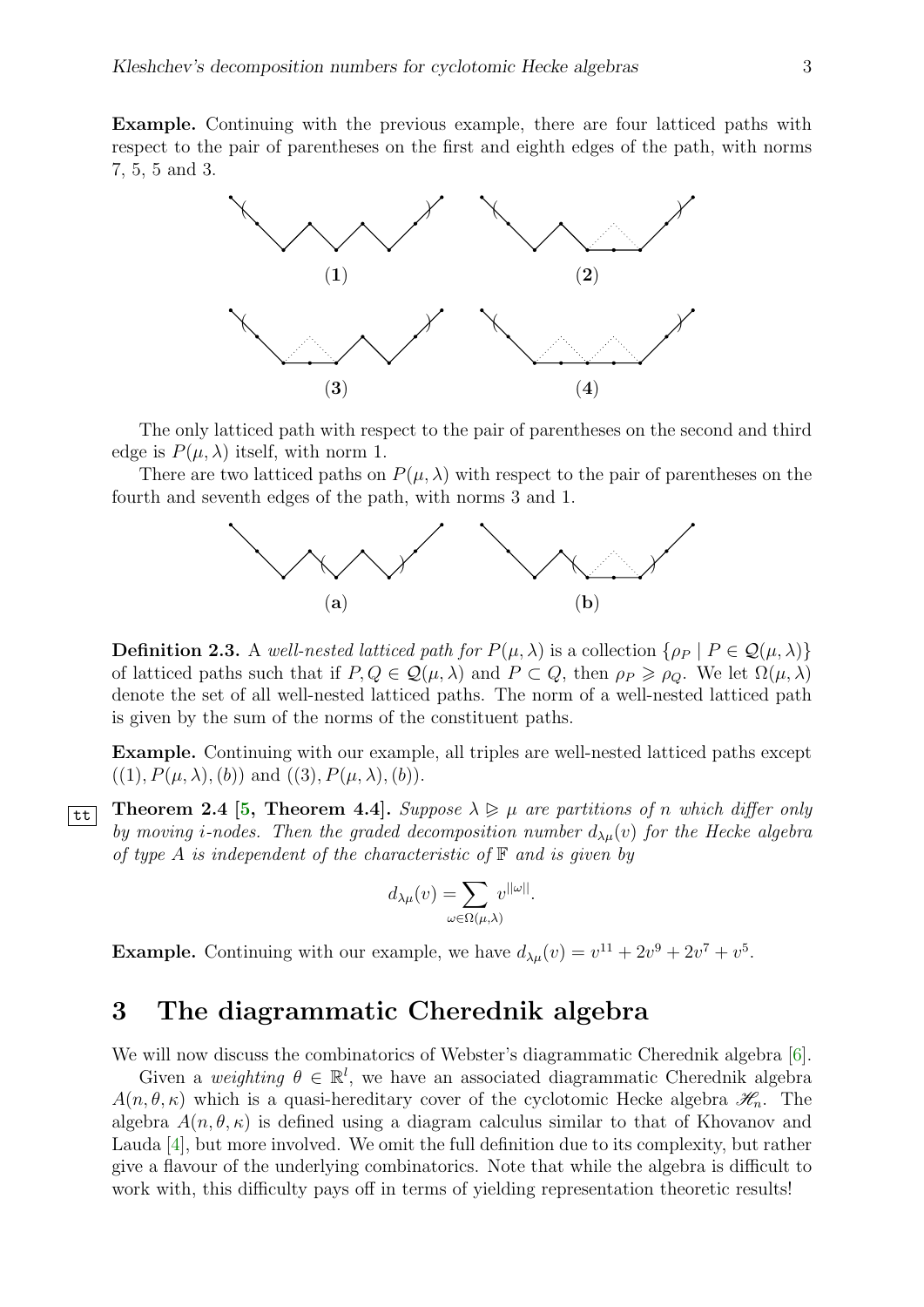**Definition 3.1.** Given a weighting  $\theta$  and some  $\lambda \in \mathcal{P}_n^l$ , we draw the Young diagram [ $\lambda$ ] of  $\lambda$  by placing the first node of the jth component at point  $\theta_j$  on the x-axis, with all boxes having diagonals of length 2. We tilt our Young diagrams ever so slightly clockwise, so that the top corners of different nodes have different  $x$ -coordinates.

The *loading*  $i_{\lambda}$  is the *n*-tuple of real numbers given by projecting the top vertices of boxes of  $|\lambda|$  onto the real line, along with the residue associated to each box.

**Definition 3.2.** We write  $\lambda \geq_{\theta} \mu$ , and say  $\lambda \theta$ -dominates  $\mu$ , if for every real number a and every  $j \in \mathbb{Z}/e\mathbb{Z}$ , there are at least as many j-nodes to the left of a in  $i_{\lambda}$  as in  $i_{\mu}$ .

If  $l = 1$  this order is a coarsening of the usual dominance order. Similarly, if  $\theta$  is well-separated (that is, if  $\theta_1 \ll \theta_2 \ll \cdots \ll \theta_l$ ), this order is a coarsening of the usual dominance order on multipartitions. In general, the  $\theta$ -dominance order depends subtly on θ.

**Example.** Suppose  $\theta = (0, 0.5)$ . If  $\lambda = ((3), (1^2))$  and  $\mu = ((2), (2, 1))$ , then we draw [ $\lambda$ ] and  $[\mu]$  as below, with the loadings given by projections onto the real line.



**Definition 3.3.** Let  $\lambda, \mu \in \mathcal{P}_n^l$ . A semistandard tableau of shape  $\lambda$  and weight  $\mu$  is a map  $T : [\lambda] \to i_{\mu}$  which respects residues and for all admissible r, c, k,

- $T(1, 1, k) \geq \theta_k$
- $T(r, c, k) \geq T(r 1, c, k) + 1$
- $T(r, c, k) \geqslant T(r, c 1, k) 1.$

We denote the set of semistandard tableaux of shape  $\lambda$  and weight  $\mu$  by SStd( $\lambda, \mu$ ).

Note that  $SStd(\lambda, \mu) = \emptyset$  unless  $\lambda \geq_{\theta} \mu$ .

**Example.** Let  $e = 3$ ,  $l = 1$ ,  $n = 3$  and  $\theta = \kappa = (0)$ .

The only semistandard tableau of shape  $(1^3)$  is

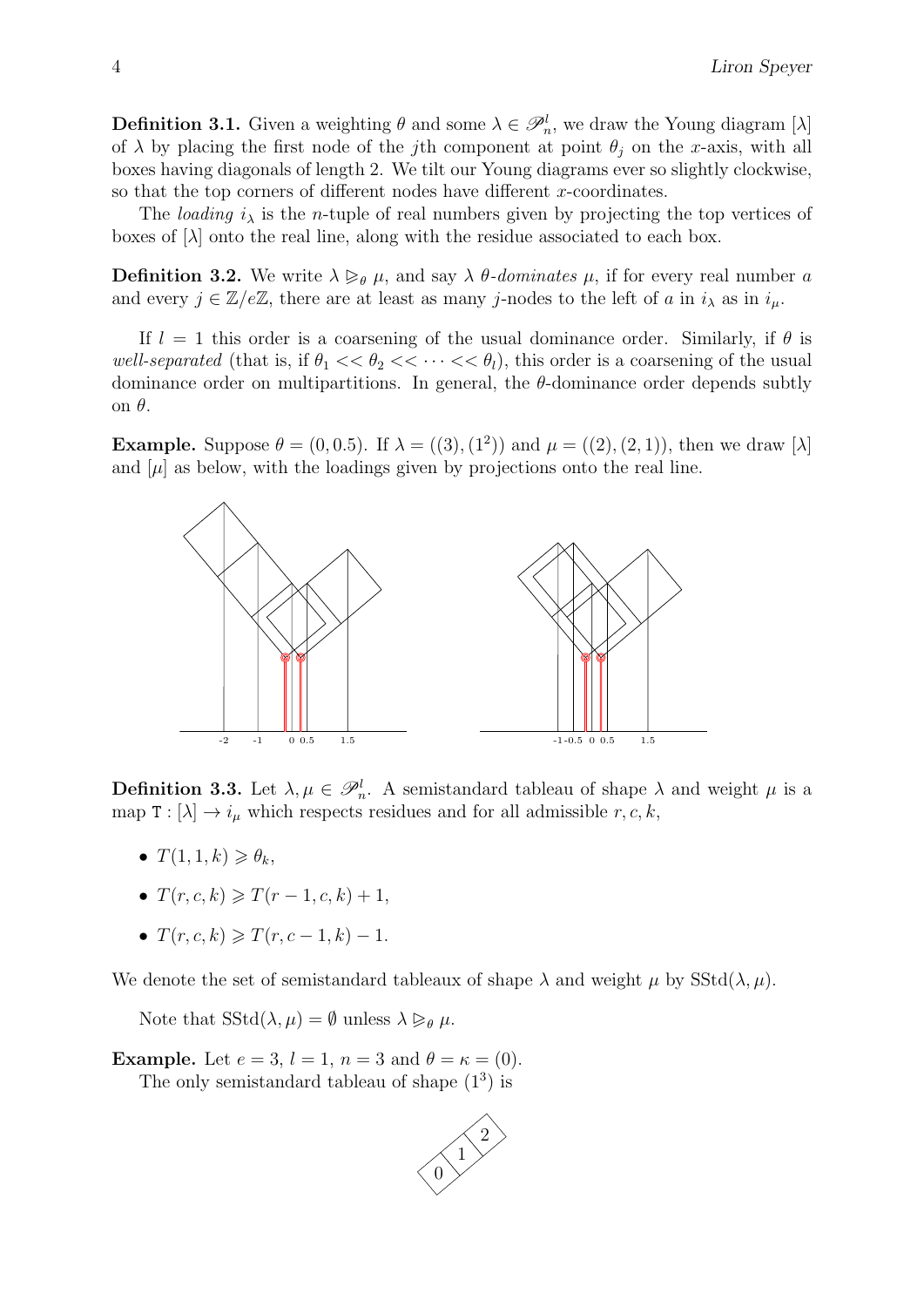<span id="page-4-0"></span>There is one semistandard tableau in  $SStd((2,1),(2,1))$  and one in  $SStd((2,1),(1^3))$ .



There is one semistandard tableau in  $SStd((3), (3))$ , and one in  $SStd((3), (2, 1))$ .



Technically, the coordinates written in the boxes should take into account the slight tilting of our Young diagrams. We have omitted them to keep the diagrams neat, but they account for the reason the following tableau is not semistandard.



**Example.** Suppose  $e = 3$ ,  $\theta = (0, 0.5)$  and  $\kappa = (0, 1)$ . With  $\lambda$  and  $\mu$  as before, the only element of  $SStd(\lambda, \mu)$  is



**Theorem 3.4 [\[6,](#page-10-3) Theorem 4.10].** The diagrammatic Cherednik algebra  $A(n, \theta, \kappa)$  is a graded cellular algebra with respect to the  $\theta$ -dominance order and a basis indexed by  $\mathrm{SStd}(\lambda, \mu)$  as  $\lambda$  and  $\mu$  range over  $\mathscr{P}_n^l$ .

In particular we have graded standard modules  $\Delta(\lambda) = \langle C_\mathbf{T} | T \in SStd(\lambda, -)\rangle_{\mathbb{F}}$  with graded simple heads  $L(\lambda)$  forming a complete set of graded simple modules, up to grading shift.

Over C, the module category of  $A(n, \theta, \kappa)$  is equivalent to category O for the rational cyclotomic Cherednik algebra. If  $\theta$  is well-separated (that is,  $\theta_i - \theta_k >> 0$  for all j and k), then  $A(n, \theta, \kappa)$  is Morita equivalent to the q-Schur algebra of Dipper–James–Mathas over arbitrary fields.

We would like to compute the graded decomposition numbers  $d_{\lambda\mu}(v)$  for  $A(n,\theta,\kappa)$ .

**Example.** With the level 1 example for  $e = n = 3$ , the graded decomposition numbers may be obtained from the semistandard tableaux, almost for free.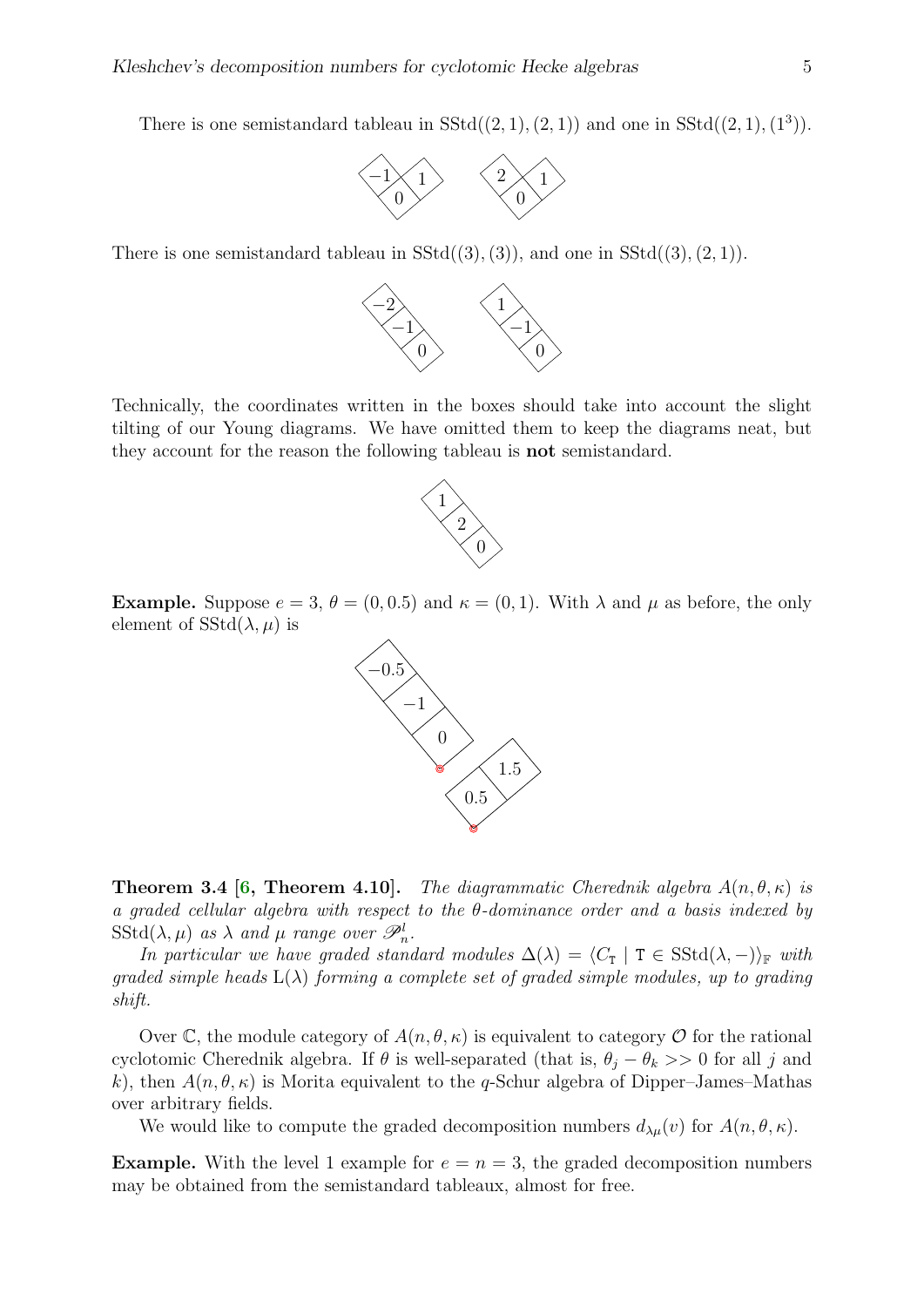## <span id="page-5-0"></span>4 Subquotients of  $A(n, \theta, \kappa)$

Pick a set  $S \subset \mathbb{Z}/e\mathbb{Z}$  of residues which is adjacency-free; that is, if  $i \in S$  then  $i \pm 1 \notin S$ .

Suppose  $\gamma \in \mathscr{P}_n^l$  has no removable *i*-nodes for any  $i \in S$ , and let M denote a multiset of residues in S. Now let  $\Gamma_M$  denote the set of multipartitions obtained from  $\gamma$  by adding nodes of residues in M.

**Example.** Let  $e = 4$ ,  $S = \{0, 2\}$  and  $\gamma = (8, 7, 6, 5)$ . If  $\mathcal{M} = \{0, 0, 2\}$  then we could have for instance,  $\lambda = (9, 8, 7, 5), \mu = (8, 7^2, 6, 1) \in \Gamma_{\mathcal{M}}$ .



**Fact:** The set  $\Gamma_M$  is an interval in the  $\theta$ -dominance order, with maximal element given by placing all nodes as far left as possible, and minimal element given by placing all nodes as far right as possible. Thus we may take a subquotient  $A_{\Gamma_M}$  whose standard modules are indexed by all  $\lambda \in \Gamma_{\mathcal{M}}$ . In particular, for  $\lambda, \mu \in \Gamma_{\mathcal{M}}$ , the graded decomposition number  $d_{\lambda\mu}(v)$  for  $A_{\Gamma_{\mathcal{M}}}$  is the same as the corresponding decomposition number for  $A(n, \theta, \kappa)$ .

**Theorem 4.1 [\[1,](#page-10-5) Theorem 3.8].** If M is adjacency-free and  $M = M_0 \cup M_1 \cup \cdots \cup$  $\mathcal{M}_{e-1}$  is a decomposition of  $\mathcal M$  into disjoint residues, then

$$
A_{\Gamma_{\mathcal{M}}} \cong A_{\Gamma_{\mathcal{M}_0}} \otimes A_{\Gamma_{\mathcal{M}_1}} \otimes \cdots \otimes A_{\Gamma_{\mathcal{M}_{e-1}}}
$$

as graded F-algebras.

Thus, we may from now on consider the subquotient  $A_{\Gamma_m}$ , corresponding to partitions obtained from some  $\gamma$  by adding m *i*-nodes for some fixed residue *i*.

Example. Continuing with the previous example, we have that

$$
d_{\lambda\mu}(v) = d_{(9,7^2,5)(8,7^2,5,1)}(v) \times d_{(8^2,6,5)(8,7,6^2)}(v).
$$

## 5 Isomorphisms and decomposition numbers

Theorem 5.1 [\[1,](#page-10-5) Proposition 4.11 & Theorem 4.12]. Let  $e, \bar{e} \in \{3, 4, ...\} \cup \{\infty\}$ with  $i \in \mathbb{Z}/e\mathbb{Z}$  and  $\overline{i} \in \mathbb{Z}/\overline{e}\mathbb{Z}$ , and suppose  $\gamma$  (respectively  $\overline{\gamma}$ ) is a multipartition with no removable *i-nodes* (respectively  $\overline{i}$ -nodes) and x addable *i-nodes* (respectively  $\overline{i}$ -nodes) for some x. Then the corresponding subquotients  $A_{\Gamma_m}$  and  $A_{\bar{\Gamma}_m}$  are isomorphic as graded vector space over F.

Moreover, if  $\mathbb{F} = \mathbb{C}$ , we have

$$
d_{\lambda\mu}(v)=d_{\bar{\lambda}\bar{\mu}}(v)
$$

for  $\lambda, \mu \in \Gamma_m$  and  $\bar{\lambda}, \bar{\mu} \in \bar{\Gamma}_m$ .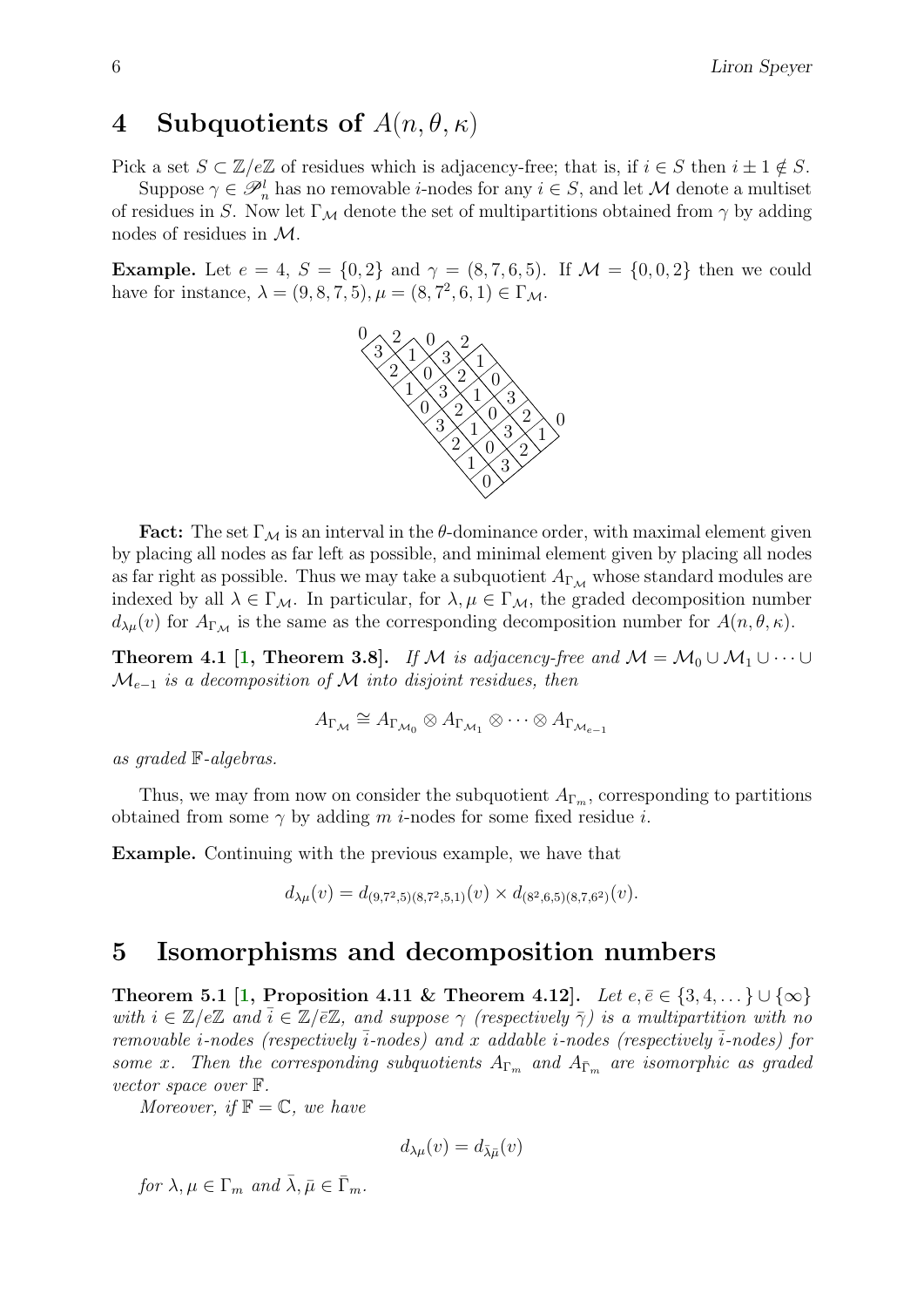<span id="page-6-1"></span>**Example.** Let  $e = 4$  and  $\bar{e} = 5$ . Take  $\gamma = (8, 5, 4, 3^2, 1)$ .



Then  $\gamma$  has no removable 0-nodes and four addable 0-nodes. Let  $\bar{\kappa} = (0, 1), \bar{\theta} = (0, 0.5)$  and  $\bar{\gamma} = ((7, 6, 4), (3, 2)).$ 



Then  $\bar{\gamma}$  has no removable 2-nodes and four addable 2-nodes. Thus we can compare decomposition numbers in  $A_{\Gamma_m}$  with those in  $A_{\overline{\Gamma}_m}$ , where  $\Gamma_m$  is the set of partitions obtained from  $\gamma$  by adding m 0-nodes, and  $\bar{\Gamma}_m$  is the set of bipartitions obtained from  $\bar{\gamma}$ by adding m 2-nodes. In particular, we can apply the combinatorics of Theorem [2.4](#page-2-0) to this level 2 example and calculate the corresponding decomposition numbers!

Our proof of the graded vector space isomorphism is by an explicit construction, which we verify by examining *i-diagonals* in [γ]. Without going into the details, we apply the defining relations of the algebra "close to the i-diagonals" and our proof is based around this idea, using some case analysis. The i-diagonals are essentially just diagonals in the Young diagram which have residue *i*, as pictured below.



<span id="page-6-0"></span>**Theorem 5.2 [\[1,](#page-10-5) Theorems 4.28 & 4.30].** Take  $e, \overline{e}, i, \overline{i}, \gamma, \overline{\gamma}$  as before. Under some extra conditions on the *i*-diagonals of  $\gamma$  and  $\bar{\gamma}$ , the isomorphism of the previous theorem is an isomorphism of graded algebras.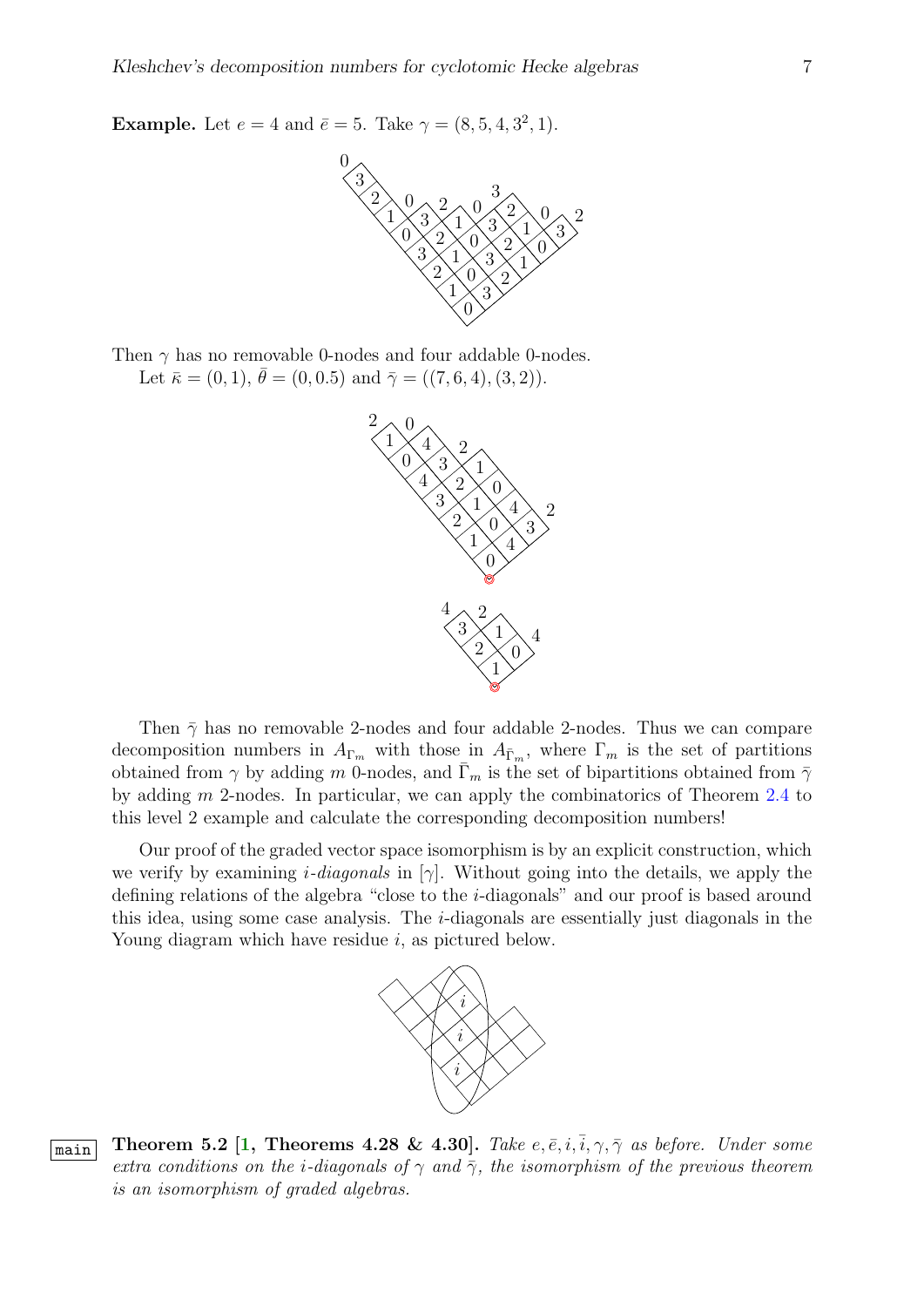In particular, if  $\kappa$  contains at most one instance of the residue i, the graded decomposition numbers are parabolic Kazhdan–Lusztig polynomials, and can be calculated explicitly as in Theorem [2.4.](#page-2-0)

**Example.** Let  $\kappa = (0, 1)$  and  $e = 3$ ,  $i = 0$ . For  $\theta = (0, 20)$ ,  $\gamma = ((6, 4, 2^2, 1^2), (5, 3, 1))$ . Then  $[\gamma]$  is



Setting  $\lambda = ((7, 5, 2^3, 1^2), (5, 3, 1))$  and  $\mu = ((6, 4, 3, 2, 1^3), (5, 4, 2))$ , we have the Young diagrams below.



Now take  $\bar{e} = 3$ ,  $\bar{i} = 2$  and  $\bar{\gamma} = (14, 12, 10, 8, 6, 4, 2)$ . The Young diagram  $[\bar{\gamma}]$  with residues is

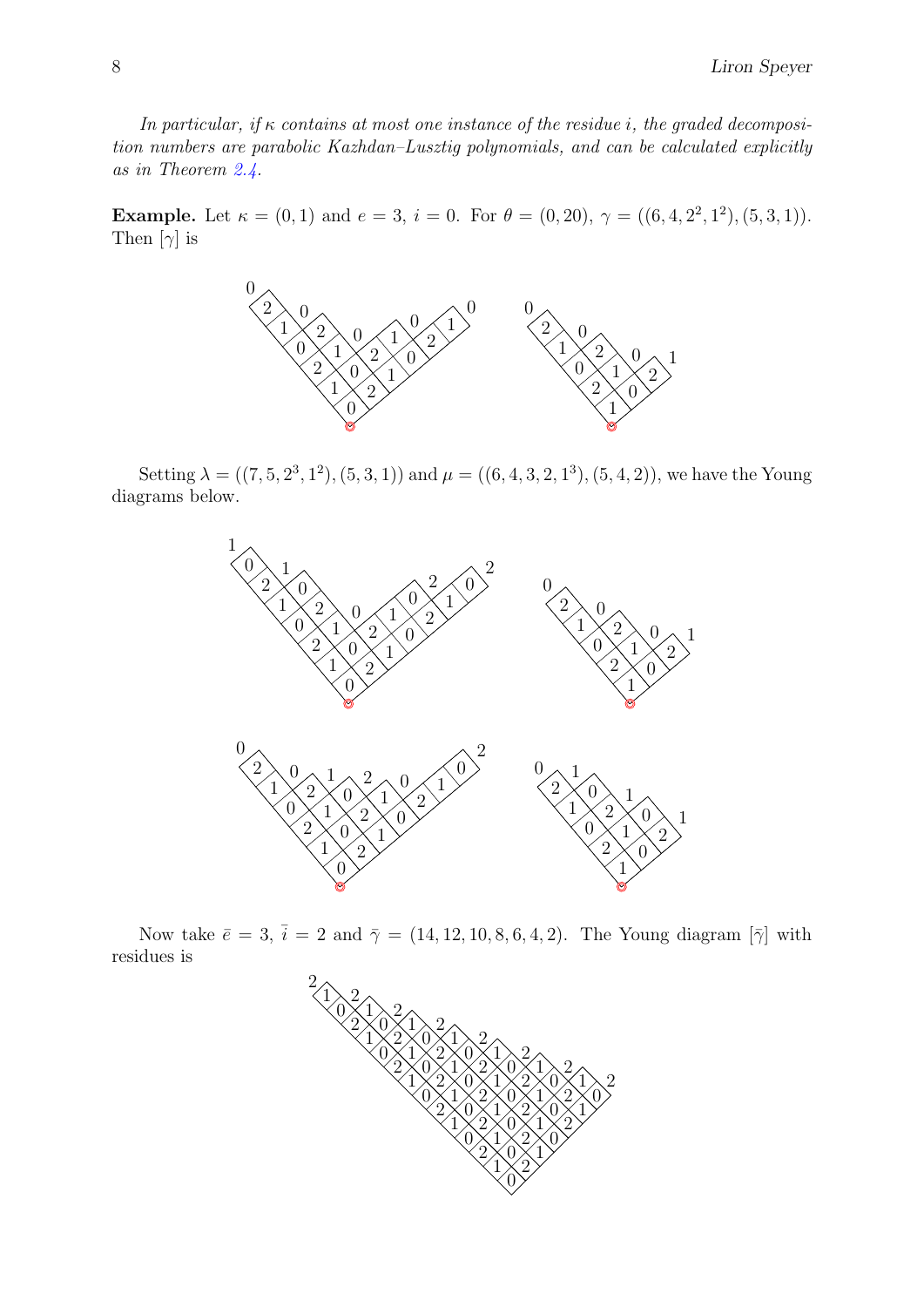Setting  $\bar{\lambda} = (15, 13, 10, 9, 7, 4, 2)$  and  $\bar{\mu} = (14, 12, 11, 8, 7, 4, 3, 1)$ , we have the Young diagrams below.



Finally, take  $\bar{\bar{e}} = 4$ ,  $\bar{\bar{i}} = 1$ ,  $\bar{\bar{\theta}} = (0, 0.5)$ ,  $\bar{\bar{\gamma}} = ((9, 6, 3), (4^2, 2^3, 1^3))$ . Then  $[\bar{\bar{\gamma}}]$  is



Taking  $\bar{\lambda} = ((10, 7, 4), (4^2, 3, 2^2, 1^3))$  and  $\bar{\mu} = ((9, 6, 3), (5, 4, 3, 2^3, 1^3))$ , we get the Young diagrams below.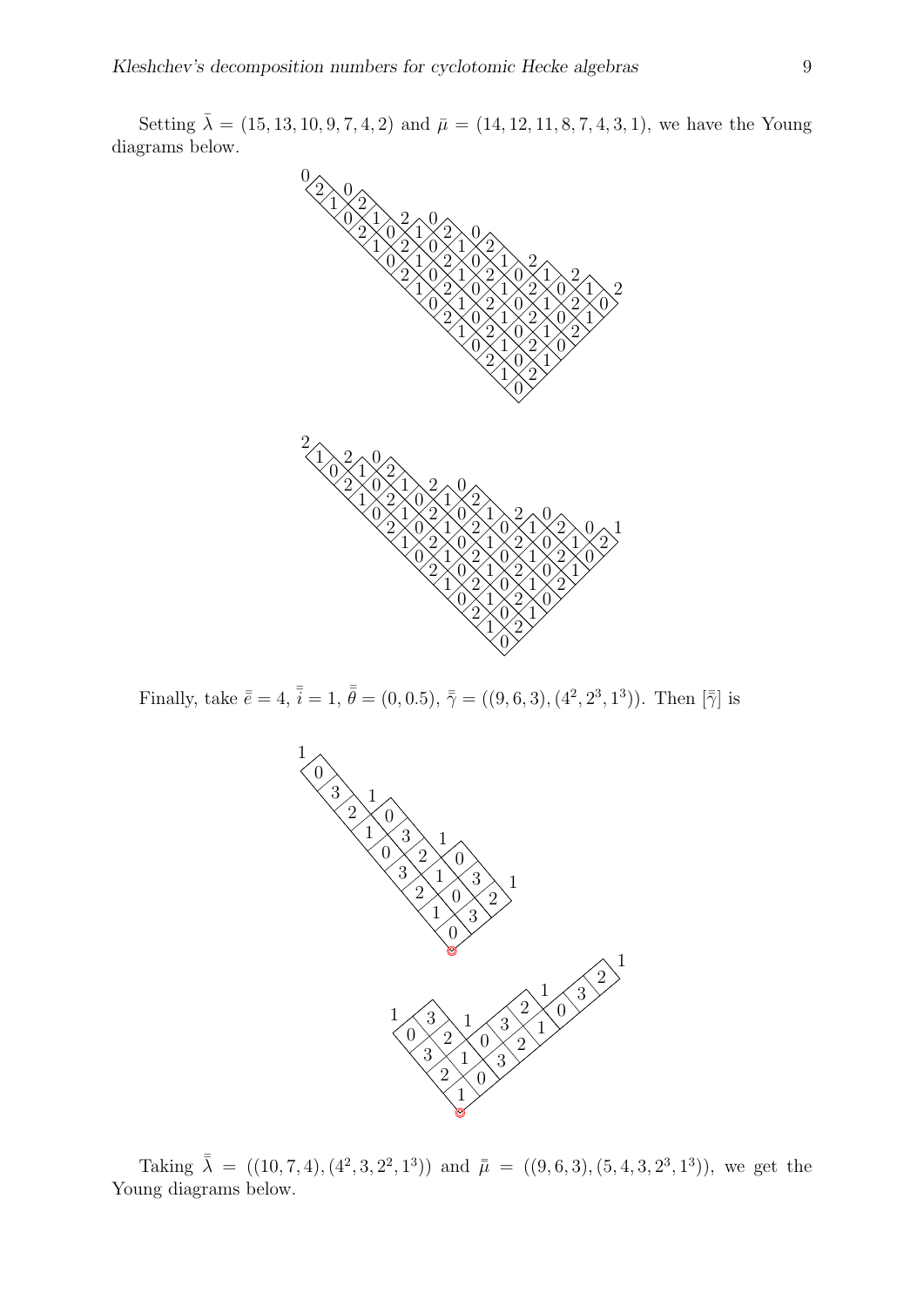

All three examples involve the same sequences of addable and removable nodes (and thus the same decorated path), and we can compute that  $d_{\lambda\mu}(v) = v^{11} + 2v^9 + 2v^7 + v^5$ in all three cases.

As it happens, our condition on the *i*-diagonals in Theorem  $5.2$  is not satisfied by these examples, and thus we do not get isomorphisms between the three blocks in positive characteristic. In light of the decomposition numbers matching up, we expect that they are Morita equivalent to each other!